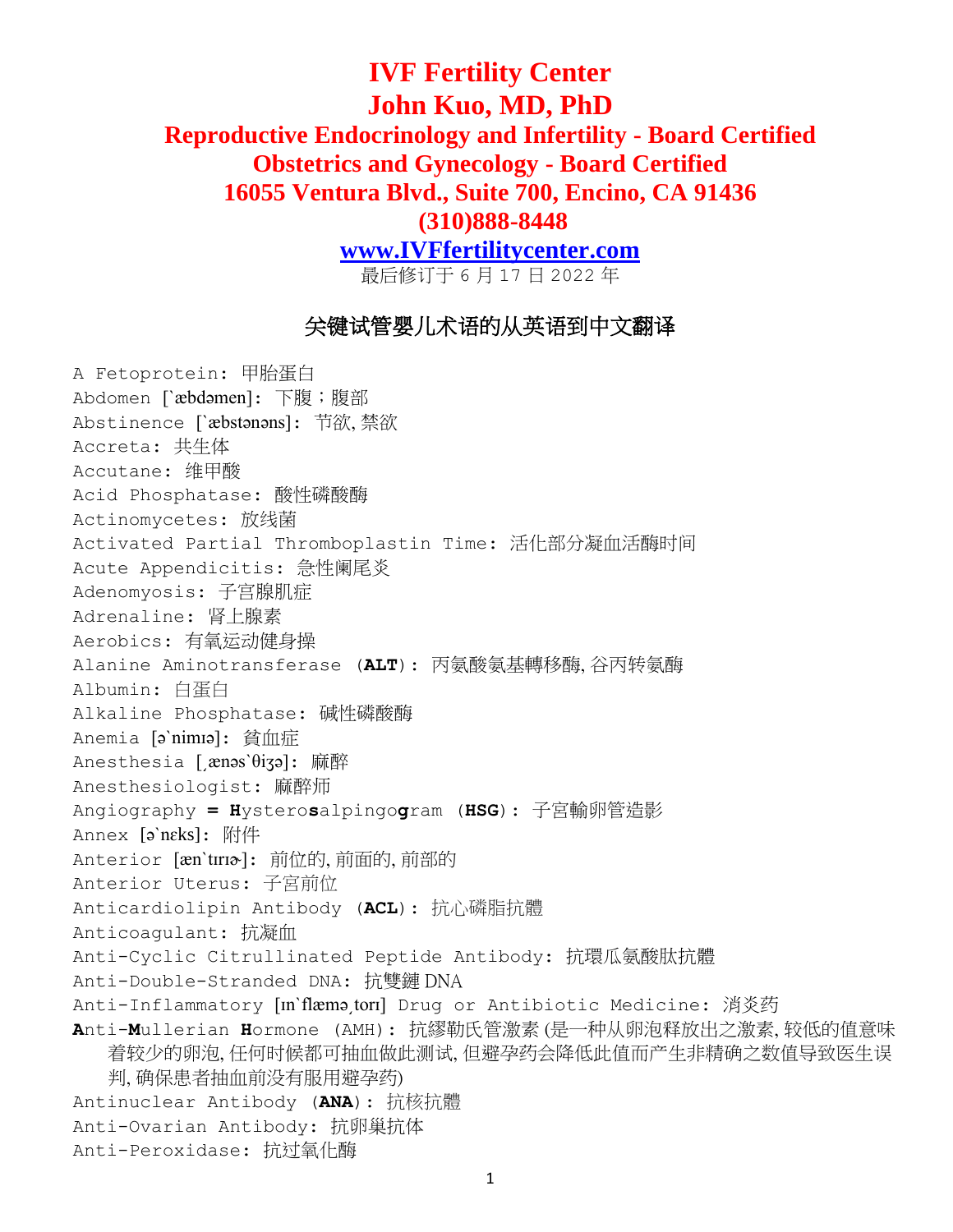Anti-Sperm Antibody: 抗精子抗体 **A**nti-**T**hyro**g**lobulin **A**nti**b**odies (ATG-Ab): 抗甲状腺球蛋白抗体 **A**nti-**T**hyroid **P**er**o**xidase **A**nti**b**odies (ATPO-Ab): 抗甲状腺过氧化物酶抗体 Anus [ˋenəs]: 肛門 Appearance [əˋpɪrəns]: 外观 Appendicitis: 阑尾炎, 盲腸炎 Aspartate Aminotransferase (**AST**): 天冬氨酸氨基轉移酶, 谷草转氨酶 **A**ssisted **H**atching (AH): 輔助孵化 Bacillus: 芽孢杆菌 Bacteria: 细菌, 杂菌 Bacterial Culture: 细菌培养 Benign: 良性的 Bilirubin [bɪlə`rubɪn]: 胆红素 Direct(Indirect) Bilirubin 直接(间接)胆红素 Biochemical Abortion: 生化流产 Biopsy: 活組織切片檢查法 Bladder: 膀胱 Bladder BCG immunotherapy: 膀胱卡介苗芽孢杆菌(Bacillus Calmette–Guérin (BCG)) 免疫疗法 Bladder spasms: 膀胱痉挛 Blastocyst [ˋblæstəsist]: 囊胚 (卵受精后第三天变胚胎, 第五天胚胎长出囊胚以准备在子宫内膜著 床) Blastocyst [ˋblæstəsɪst] Culture: 囊胚培养 Blood Platelet [ˋpletlɪt]: 血小板 Blood Serum [ˋsɪrəm]: 血清 Blood Type: 血型 **B**lood **U**ric **A**cid (BUA): 血尿酸 Body of Gland: 腺体 Breast: 乳房, 乳腺 Breast Hyperplasia [hanpa`pleʒə]: 乳腺增生症 Bromocriptine: 溴隐亭 (药物) Calf Varicose Veins: 小腿静脉曲张 Candida [ˋkændɪdə]: 念珠菌 Candida Spores: 念珠菌孢子 Capsule: 胶囊 Carbohydrate Antigen: 糖链抗原, 糖类抗原 Catheter [`kæθɪtծ]: 導尿管;尿液管;導管 Cell [sɛl]: 细胞 Cell Metaplasia: 化生细胞 Cetrotide 0.25 MG: Store refrigerated,  $2 \times 8$  °C (36~46 °F). One pre-filled syringe with diluent contains 1 ml sterile water. It is like Menopur to mix and draw the medicine out of the bottle. Use long thick yellow needle for mixing, change to short needle for subcutaneous injection. Get rid of air bubbles before apply it. 冷藏, 2~8°C (36~46°F). 一个带有 1ml 无菌水稀释剂的预装注射器。 这就像 Menopur 药物混合法, 使用长粗黄针进行混合,从 瓶子里抽出全部已溶解之 1ml 药物, 换用短针, 去除气泡, 进行皮下注射。

Cephalosporins: 头孢菌素类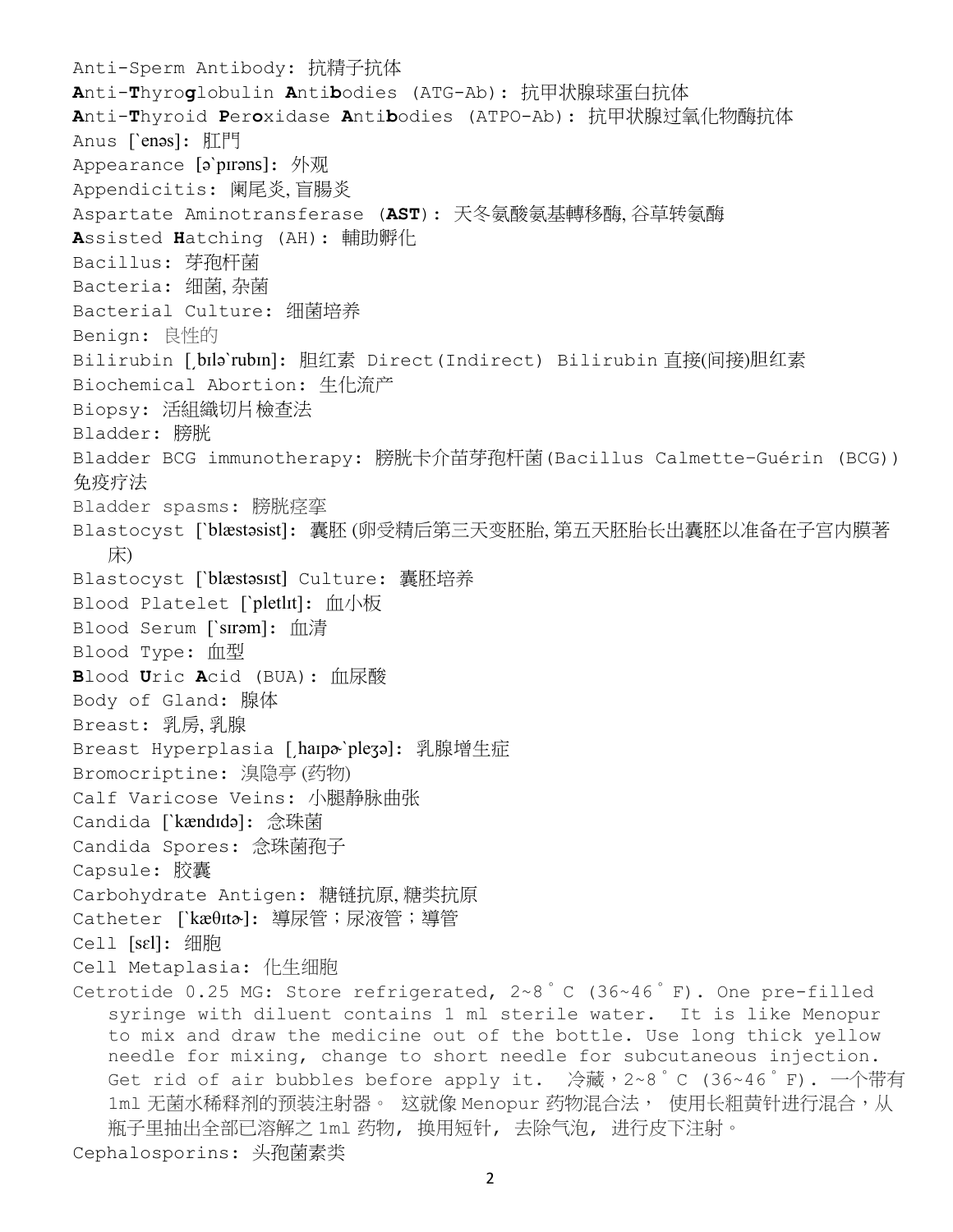```
Cervical Canal Granulation: 宫颈管肉芽
Cervical Cone: 宫颈錐
Cervical [`s3vIk!] Culture: 子宫頸的細胞培養
Cervical Glands: 宫颈腺体
Cervical Intraepithelial Neoplasia (CIN): 宫颈上皮内瘤变 = Cervical 
  Dysplasia = Cervical Interstitial Neoplasia
Cervical Lesions: 宫颈病变
Cervicitis [sxvə`saɪtəs]: 子宫颈炎
Cervix [`s3vIks]: 子宮頸
Cesarean [sɪˋzɛrɪən] Section (C-section): 剖腹生产
Chicken Pox: 水痘
Childbirth: 分娩
Chlamydia [kləˋmidiə] (CT): 衣原体, 非淋菌性尿道炎 (性病)
Chlamydia [kləˋmɪdɪə] Trachomatis: 沙眼衣原体
Chlamydia Antigen: 衣原体抗原
Chocolate Cyst(s): 巧克力囊肿
Cholesterol: 胆固醇
Chromosome [`kroməˌsom]: 染色體 (在怀孕第12周应测试染色体#21,18,13,X和 Y 是否异常)
Chromosomal [ˋkroməsoməl]: 染色體的
Chronic Cervicitis [ˌsəvə`saɪtəs]: 慢性子宫颈炎
Chronic Gastritis: 慢性胃炎
Chronic Nephritis: 慢性肾炎
Cilia [ˋsɪlɪə]: 纤毛菌
Clinical Laboratory Improvement Amendments (CLIA): 临床检验改进修正计划
Clomiphene Citrate [ˋsɪtret] (Clomid): 氯檸檬酸鹽
Cocci: 球菌
於球菌、桿菌之的微生物[1]</sup>。它
  。流感嗜血桿菌,陰道加德納菌和沙眼衣原體均
  爲球桿菌。)
Coenzyme Q10: 辅酵素 Q10, 輔梅 Q10 (流行的抗氧化物. 被列为营养食品行列中最珍贵的心脏保
  护产品, 也是一种与维生素相近的抗氧化物,是人体细胞产生能量必需的物质.)
Colon and Rectum Cancer: 结肠癌和直肠癌
Colonoscopy [͵kolənəˋskɑpɪ]: 結腸鏡檢查
Colposcopy: 阴道镜
Complete Blood Count (CBC): 全血细胞计数
Controlled Ovarian Hyperstimulation (COH): 受控制之卵巢過度刺激
Cord Blood: 脐带血
Coronary Artery: 冠状动脉
Coronary Heart Disease: 冠状动脉心脏疾病(冠心病)
Cortisol [ˋkɔrtɪsɑl]: 皮质醇, 可体松
Counsyl Genetic Screening: Counsyl 公司的遗传筛选. Company new name is Myriad
Cramping: 痛经期之痛苦的感觉
Creatinine: (血液之)肌酐
```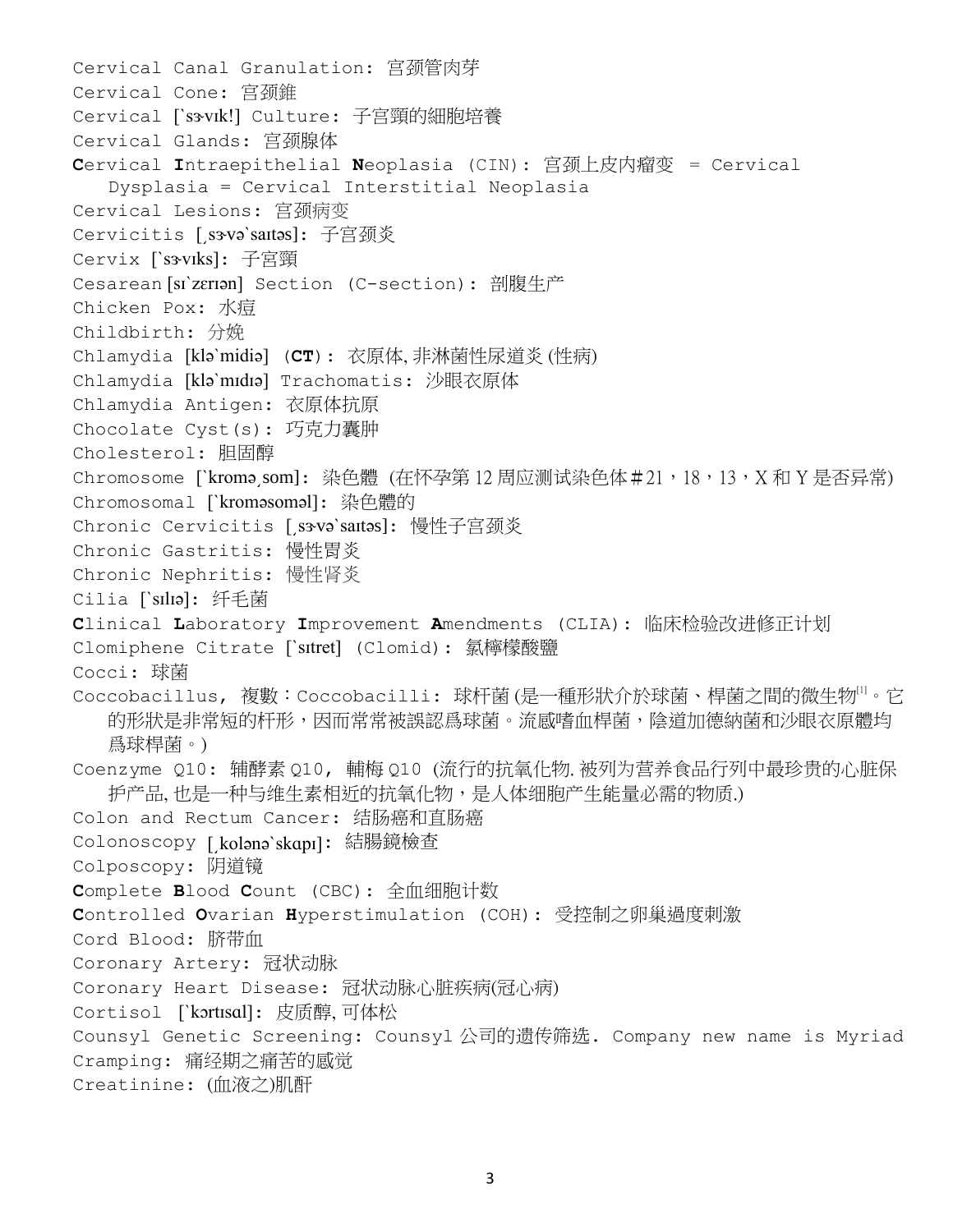**C**rown **R**ump **L**ength (CRL): 顶臀长(CRL)是胚胎(embryo)或胎儿(fetus)从它头的顶部到 躯干(torso)底部的长度. 它是在怀孕早期(6 到 13 周之间)孕龄最准确的估计值. 顶臀长 CRL 不 包括卵黄囊(york sac)和四肢(extremities) 之长度. Curettage [kjʊˋrɛtɪdʒ] of Uterus: 刮宫 (刮取子宫内膜或宫腔内容物的手术, 妇产科常做的小手 术, 是人工流产方式之一. 分诊断性刮宫(简称诊刮)及治疗性刮宫两类. 它有一定的危险性和并发症.) Cycle: 疗程, 週期, 循環 Cyst: 囊肿 Cystic Echo: 超音波囊性回声 Cystic Mass: 囊性肿块 **C**yto**m**egalo**v**irus [͵saɪtə͵megəloˋvaɪərəs] (CMV): 巨细胞型病毒 (一[种疱疹病毒组](http://hanyu.iciba.com/hy/%E7%96%B1%E7%96%B9%E7%97%85%E6%AF%92) DNA 病毒) **C**yto**m**egalo**v**irus Antibody (CMV-IgM): 巨细胞型病毒抗体 D-Dimer: 血浆 D-二聚体 (是了解继发性纤维蛋白溶解功能的一个试验) Defect: 缺陷 Deformity [di`formətɪ]: 畸形 **D**e**h**ydro**e**pi**a**ndro**s**terone (DHEAS): 去氢表雄酮 Delivery: 分娩 Depo-Provera Contraception: 德波 - 孕酮避孕之注射药物 Dexamethasone: 地塞米松 (糖皮质激素) Diaper: 尿布 Diplococcus: 双球菌 Direct Bilirubin: 直接胆红素 Down's Syndrome: 唐氏症 Doxycycline: 多西环素 Duphaston: 地屈孕酮药片 (10 mg/片) Eclampsia [ɛkˋlæmpsɪə] =Seizure: 惊厥,子痫,驚厥(眩晕头痛,突然昏厥不省人事,两目上视, 手足抽搐,全身强直、少顷即醒,醒后复发,甚至昏迷不醒的疾病. 孕妇一旦发生子痫,凶多吉 少,死亡率极高) Ectopic [ɛkˋtɔpɪk] pregnancy: 子宫外孕, 异位妊娠 Egg freezing: 卵子冷冻 Egg Retrieval: 取卵, 抽卵 **E**lectro**c**ardio**g**raphy (ECG = EKG): 心电图 Embryo [ˋɛmbrɪ͵o]: 胚胎 (卵受精后第三天变胚胎) Embryo Biopsy: 胚胎活組織切片檢驗 (or 胚胎切片) Embryo Cryopreservation [`kraɪəˌprɛzծ`veʃən]: 胚胎超低溫冷凍法保存(通常是指將血液或器 官活體冷凍於攝氏零下 196 度) Embryologist: 胚胎师 Embryo Freezing: 胚胎冷冻 Embryo Transfer: 胚胎移殖 Emphysema: 气肿 Endocrine [`ɛndo kraɪn]: 内分泌 (腺)的 Endocrinology: 內分泌学 Endometrial [ɛndʌˋmɛtrɪəl] Biopsy: 子宮内膜的活組織切片檢驗 (or 子宮内膜切片) Endometrial [ɛndʌˋmɛtrɪəl] Lining [ˋlaɪnɪŋ]: 子宫内膜 Endometrial Polyp: 子宮内膜的息肉 Endometriosis: 子宫内膜异位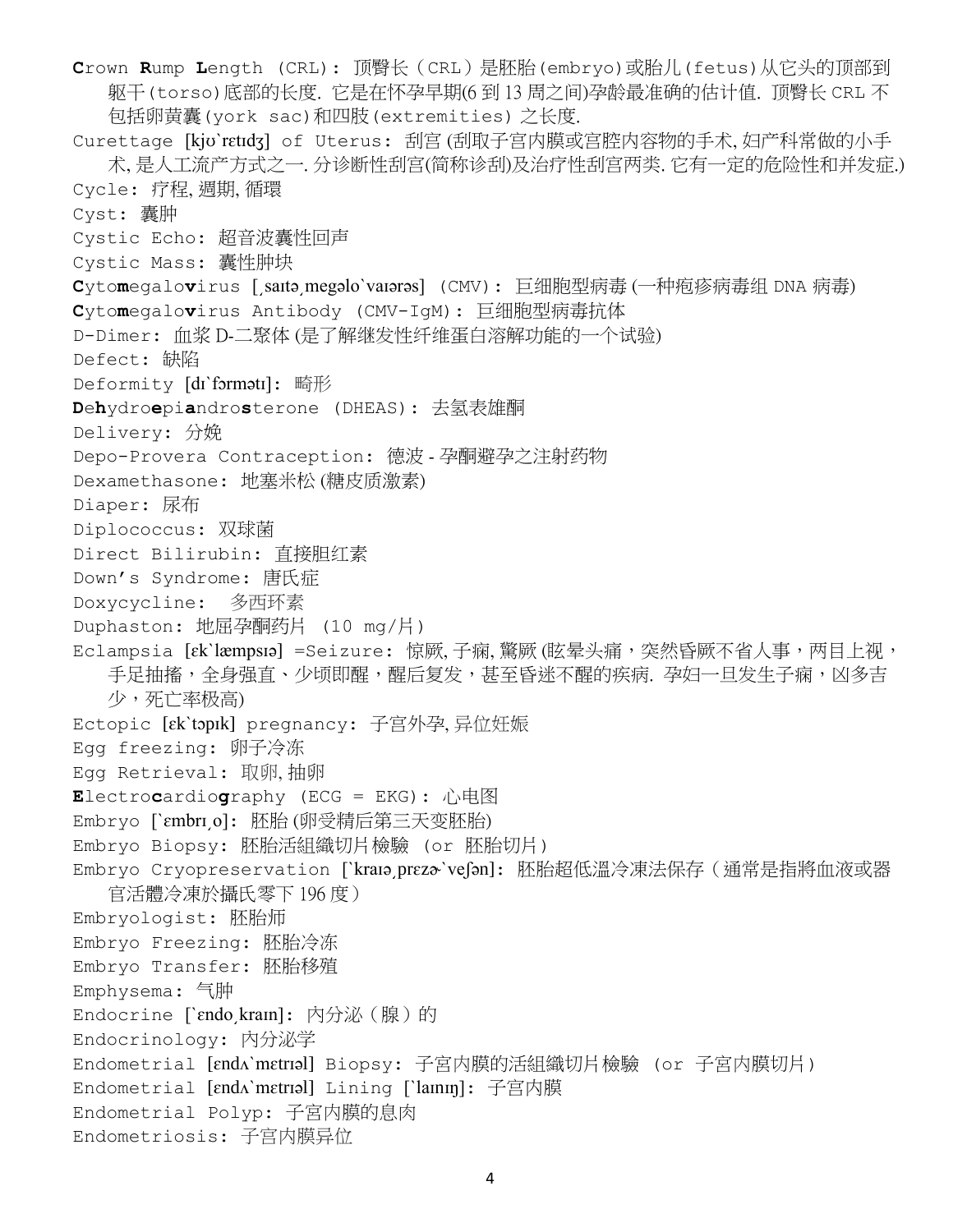Endometrium: 子宮內膜, 子宮黏膜 Endoscopy: 內視鏡檢查法 Entecavir: 恩替卡韦 Epidemic: (传染性的流行性的疾病) 疫情, 瘟疫, 传染性的 Epithele: 上皮 Epithelial [͵ɛpɪˋθilɪəl] Cells: 上皮细胞 Erosion [ɪˋroʒən]: 糜烂, 侵蝕, 腐蝕 Erythrocyte: 红血球 Estimated Glomerular Filtration Rate: 估计肾小球滤过率 **E**strogen [ˋɛstrədʒən] =Oestrogen: 雌激素 Estradiol (**E2**): 雌二醇 Ethnicity [ɛθˋnɪsɪtɪ]: 种族 (黑种人, 白种人, 黄种人) Euthyrox: 优甲乐 (甲状腺治疗用药) Extremities: 四肢 Fainting Spells: 昏晕 Fallopian Tubes: 輸卵管 Fasting Glucose: 空腹血糖 FDA Mandated Labs: 美國联邦食品和药物管理局要求的實驗室檢驗报告 Femoston: 芬吗通 (塞阴道药片, 雌二醇 + 地屈孕酮复合包装药片) Fertility: 人工受孕 Fertilization: 受精 Fetal Pole: 胎儿极. 胎儿极在怀孕期间在胎儿卵黄囊(yolk sac)边缘增厚。它通常在 8 周时可 以以腹部超声波辨识其成像,和在 6 周时从阴道以超声波辨识其成像。 Fetus [`fitəs]: 胎兒 Fibroid [`faɪbrɔɪd]: 纖維瘤;子宮肌瘤 Flick syringe 轻弹注射器 = Tap syringe 敲击注射器 Folic Acid: 叶酸 Follicle [`falik!], Follicular: 卵泡 **F**ollicle **S**timulating **H**ormone (**FSH** or **HFSH**): 催卵泡激素, 促卵泡生成素 (催卵之针药) Follicular Phase: 卵泡期 **F**ree **T**riiodothyronine (**FT3**): 游离三碘甲状腺原氨酸 **F**ree (Unbound) **T**hyroxine (**FT4**): 游离(未结合的)甲状腺素 Fungal Blastospore: 真菌芽生孢子 Fungal Hyphae: 真菌菌丝 Fungal Spores: 真菌孢子 Gallbladder [ˋgɔl͵blædɚ]: 胆囊 Gardnerella Vaginalis: 阴道加德纳菌 Gastroenterology [ gæstro entə`rɑlədʒɪ]: 腸胃病學 General Anesthesia [͵ænəsˋθiʒə]: 全身麻醉 Gene [dʒin]: 基因 Genetic [dʒə`nɛtɪk]: 基因的;遺傳(學)的 Genital [`dʒɛnət!] Herpes [`hɜpiz] (GH): 生殖器疱疹 Germ: 微生物. 細菌, 病菌, 胚, 胚芽, 種子, 芽, 起點, 起源, 萌芽 Gestational Surrogate [`s3ogIt]: 妊娠代孕母 Globulin: 球蛋白 Glucose [ˋglukos]: 血糖, 血葡萄糖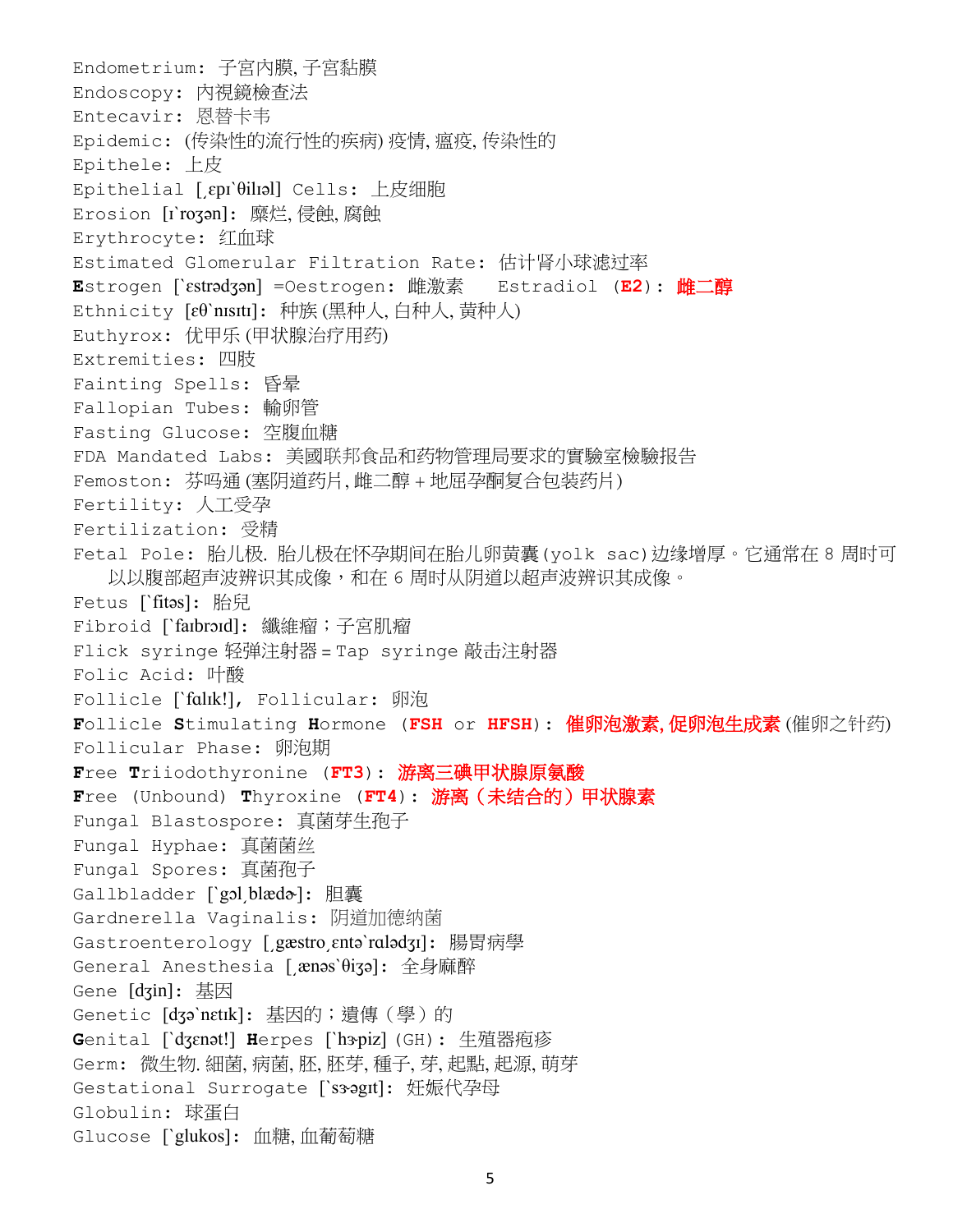Glucosidase: 精液的葡萄糖苷酶 Glycated Hemoglobin (GHbA1c): 糖化血红蛋白 Glycoprotein: 糖蛋白 Gonadotropin [͵gɑnədoˋtrɑpɪn] Injections: 促性腺激素之注射 **G**o**n**adotropin-**R**eleasing **H**ormone (GnRH): 促性腺释放激素 (防止排卵之针药) Gonococcus [͵gɑnəˋkɑkəs]: 淋菌 Gonorrhea [͵gɑnəˋriə]: 淋病, 淋病双球菌, 白浊, 流白浊(性病) Gout [gaʊt]: 痛风 Gram-Negative Diplococcus [drplo`kakəs]: 革兰氏阴性双球菌 Growth Hormone: 生长激素 **Gyn**aecology [ˌgaɪnəˈkɒlədʒi] (Gyn): 妇科 Heart Attack: 心脏病 Heart Murmur: 心脏杂音 **H**emo**cy**steine (HCY): 同型半胱氨酸 Hemoglobin [himə`globɪn]: 血红蛋白,血紅素 Hemorrhoids: 痔核, 痔疾 Hepatitis B: B型肝炎---State mandated lab result **H**epatitis **B e A**nti**b**ody (HBeAb): B 型肝炎 **e** 抗体 **H**epatitis **B e A**nti**g**en (HBeAg): B 型肝炎 e 抗原 **H**epatitis **B C**ore **A**nti**b**ody (HBcAb): B 型肝炎核心总抗体 **H**epatitis **B S**urface **A**nti**b**ody (HBsAb): B 型肝炎表面抗体 **H**epatitis **B S**urface **A**nti**g**en (HBsAg): B 型肝炎表面抗原 Hepatitis C: C型肝炎---State mandated lab result **H**epatitis **C V**irus (HCV) Antibody (HCV-Ab): C 型肝炎病毒抗体 Herpes: [疱疹病毒](http://hanyu.iciba.com/hy/%E7%96%B1%E7%96%B9%E7%97%85%E6%AF%92) **H**erpes **S**implex **V**irus **I** Antibody (HSV I): 单纯疱疹病毒 I 抗体 **H**erpes **S**implex **V**irus **II** Antibody (HSV II): 单纯疱疹病毒 II 抗体 Herpes Zoster Virus IgM: 带状疱疹病毒 IgM High Purity hMG: 高纯度尿促性素 High Sensitive Thyrotropin: 高敏促甲状腺素 HIV Antibody (HIV-Ab): 艾滋病病毒抗体 Hominis (Mh): 人型支原体 = Mycoplasma [͵maɪkoˋplɑzmə] 支原體, 類菌質體(性病) Homocysteine: 血同型半胱氨酸 Hormone: 荷爾蒙. Six Hormones: 激素六项 (月經开始出血后之第二或第三日抽血檢验. 包括卵泡生成激素 **F**ollicle **S**timulating **H**ormone(FSH), 黄体生成激素 **L**uteinizing **H**ormone(LH), 催泌乳激素 **Prol**actin(PRL), [雌二醇](http://baike.baidu.com/view/203083.htm) Estradiol(E2), 孕酮 黃體酮激 素 **Prog**esterone(PROG, P4), [睾丸酮](http://baike.baidu.com/view/672615.htm) **Testo**sterone(TESTO)) **H**uman **C**horionic **G**onadotropin [͵gɑnədoˋtrɑpɪn] (**hCG**): 人類絨毛膜促性腺激素 (促进排卵之 针药) **H**uman **I**mmunodeficiency [͵ɪmjənodɪˋfɪʃənsɪ] **V**irus (HIV): 人類免疫缺陷病毒(艾滋病, 性病) - -State mandated lab result **H**uman **L**eukocyte [ˋlukə͵saɪt] **A**ntigen (HLA): 人類白血球细胞抗原 **H**uman **M**enopausal **G**[onadotropin](http://medical-dictionary.thefreedictionary.com/human+menopausal+gonadotropin) [\(Menotropins\)](http://medical-dictionary.thefreedictionary.com/menotropins) (hMG): 人绝经期促性腺激素

**H**uman **P**[apilloma](https://www.google.com/aclk?sa=l&ai=ChQEMS-JqVpzKHtD0hASympTgA9u1zaIHy4f1pqoC48ncoAgIABABYMn28YbIo6AZoAGR2ef8A8gBAaoEJ0_QyhQJ0TywaBOImuaaIcQF_LUjvoUzysroGERwdfr42o95hj0zwboFEwjE7O3bhtTJAhVFPiYKHaG0CrvKBQCAB9emmAOQBwGoB6a-G9gHAQ&ei=S-JqVoSbGsX8mAGh6arYCw&sig=AOD64_1tqT1r92D-fIKZ7hDVLGugpNglLg&q=&sqi=2&ved=0ahUKEwjE7O3bhtTJAhVFPiYKHaG0CrsQ0QwIGg&adurl=http://ad.atdmt.com/s/go%3Fadv%3D11007200782909%26c.a%3D4_933-640-1945_336412723%26p.a%3D11007200782909-4_933-640-1945_336412723%26as.a%3D4_933-640-1945_336412723_21243542203%26a.a%3D79904358643%26bidkw%3Dhpv%2520protection%26bidmt%3Db%26ntwk%3Dg%26dvc%3Dc%26mdl%3D%26adpos%3D1t1%26qpb%3D1%26pnt1%3DsP5TfhLUH%26pnt2%3D474t9f1741%26pnt3%3D%26h%3Dhttp://www.gardasil.com/about-gardasil/about-gardasil/%253FWT.mc_id%253DGL0ES%2526utm_source%253Dgoogle%2526utm_medium%253Dcpc%2526utm_term%253Dhpv%2520protection%2526utm_campaign%253DPrevention%2BHPV%2B2015%2526utm_content%253DsP5TfhLUH%257Cdc_pcrid_79904358643)**v**irus (HPV): 人类乳头瘤病毒;人类乳突病毒;尖锐湿疣;生殖器疣;椰菜 花;菜花 (性病)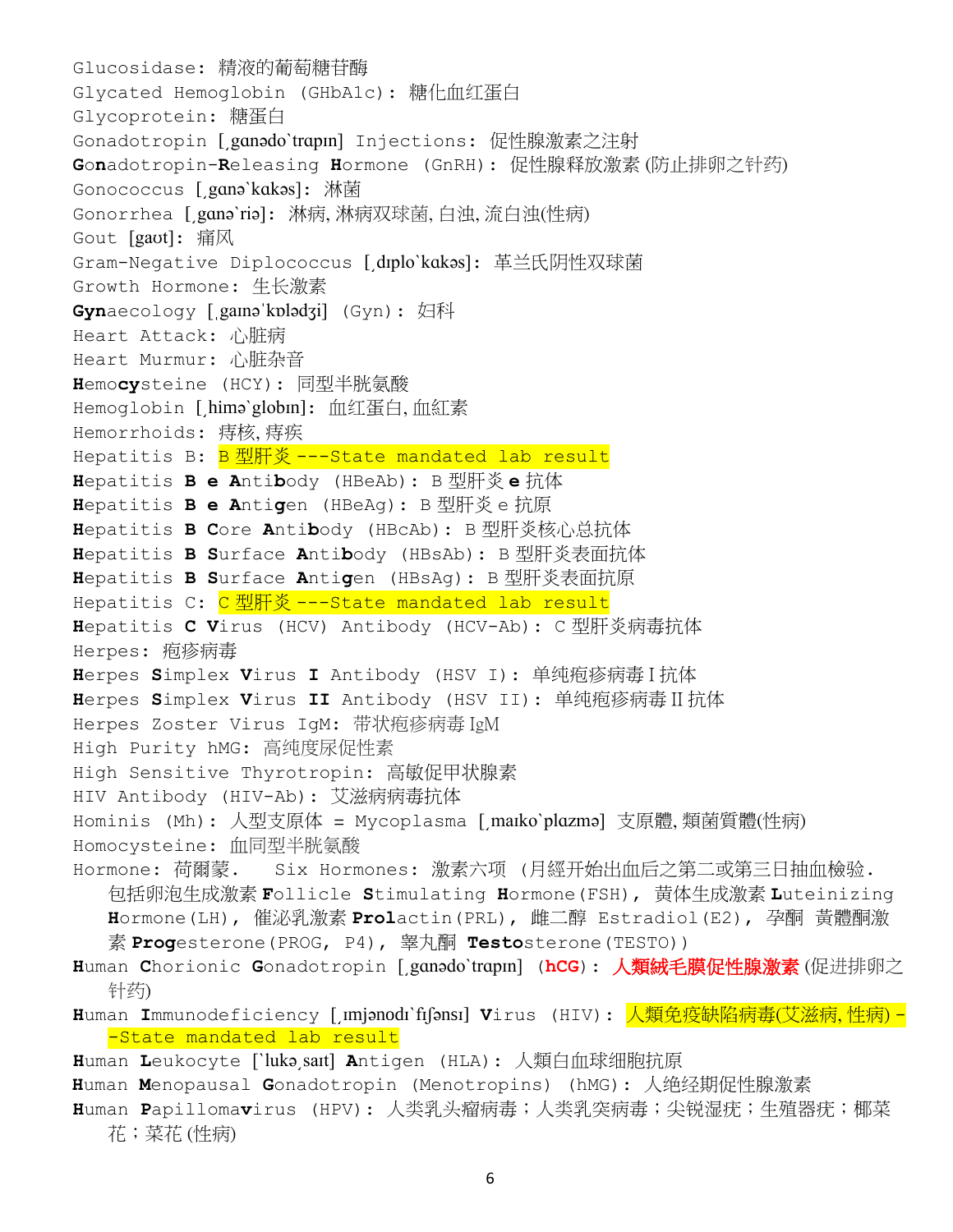Human Parvovirus IgM or IgG: 人类细小病毒, 人微小病毒 **H**uman **T L**ymphocyte [ˋlɪmfə͵saɪt] **V**irus (HTLV): 人類 T 型淋巴瘤病毒 --State mandated lab result Hydatidiform Mole: 葡萄胎 17-Hydroxyprogesterone (**17-OHP**): 17-羟孕酮 Hydroxyprogesterone: 羟孕酮 Hypertension: 高血压 **H**ystero**s**alpingo**g**ram (HSG): 子宮輸卵管造影 = Angiography Hysteroscopic Surgery: 宮腔鏡之手术 Hysteroscopy: 子宮腔內視鏡之手术及檢查 Immotility (**IM**) [ɪm͵moˋtɪlətɪ]: 不能游动之精子 immunocompromised people: 免疫功能低下的人 Immunoglobulin: 免疫球蛋白 Implantation: 著床, 囊胚著床到子宮内膜壁上 Incubator [ˋɪnkjə͵betɚ]: 孵卵器 Indocervical Cells: 颈管细胞 Infectious Disease Screening: 传染性疾病筛檢 Infection: 传染性疾病感染 Infertility: 不孕症 Inflammation [ Infla`me[an]: 炎症,發炎 Inflammatory Cells: 炎细胞 Initial Consultation: 首次咨询 Insulin [ˋɪnsəlɪn]: 胰岛素 Intramuscular [ Intra'mAskjala-] Injection: 肌肉内注射 **I**ntra**c**ytoplasmic **S**perm **I**njection (ICSI): 卵内精子注射 Intrauterine Adhesion [ədˋhiʒən]: 宫腔粘连 **I**ntra**u**terine [͵ɪntrəˋjutərɪn] **I**nsemination [ɪn͵sɛməˋneʃən] (**IUI**): 人工受精, 子宫内受精 Intravenous (**IV**) Injection: 外科手术时为病患静脉内之清水点滴注射 **I**n **V**itro **F**ertilization (**IVF**): 試管嬰兒 (体外受孕后将囊胚殖入子宫) **I**n **V**itro **M**aturation [͵mætʃʊˋreʃən] (**IVM**): 試管內生殖細胞成熟法 Irritation [Ira`te[an]: 刺激;过敏;疼痛;发炎 Kidney: 肾脏 Lactate = Lactic Acid (**LA**): 乳酸 Laparotomy [læpə`rɑtəmɪ]: 剖腹手术 Laparoscopy [læpə`rɑskəpɪ]: 腹腔内視鏡之手术及檢查 Leaflets Proliferate [prə`lɪfəˌret]: 乳房小叶增生(增殖,激增,擴散) Lecithin: 卵磷脂(又称为蛋黄素,被誉为与蛋白质、维生素并列的"第三营养素") Leucorrhea [lukə`riə]: 白带 Leukocyte: 白细胞 Leukocyte Esterase: 白细胞酯酶 Levothyroxine: 左甲狀腺素(藥品) Liquefaction [lIkwi'fækfan]: 精液液化时间 Liver: 肝脏 Local Anesthesia: 局部麻醉 **Lupron Trigger** for Injection: It has two different products: **1.** Lupron 2 week kit. Use orange needle, no need to mix up medicine. Get 80 unit of air, inject to vial, get 80 unit medicine out for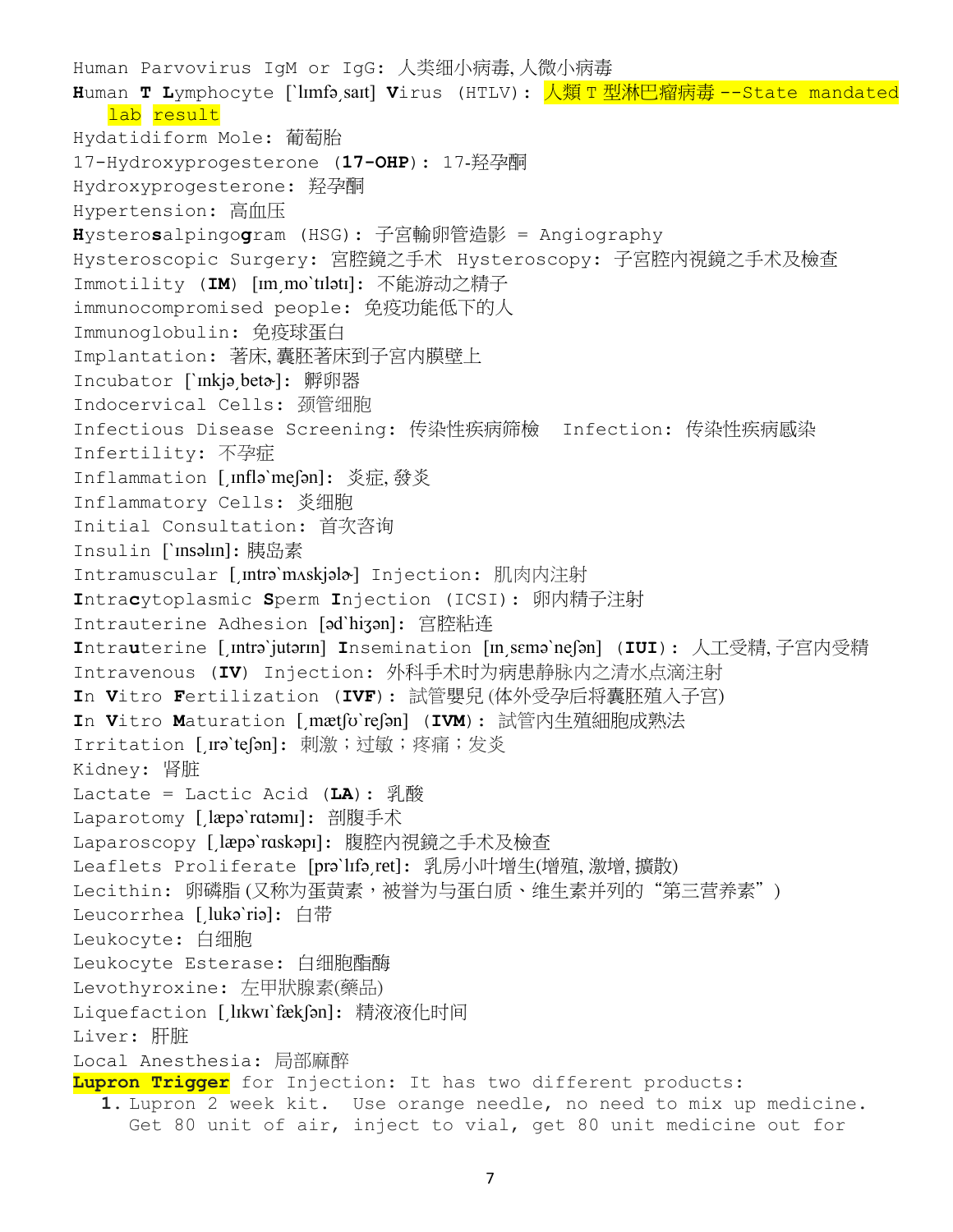injection, repeat this injection 12 hours later. 使用橙色胰岛素注射器, 不需 要做药物混合, 直接注入 80 单位空气, 抽出 80 单位药水做皮下注射, 12 小时后重复此注射。

**2.** MDR Pharmacy 100 unit (1 ml) vial. Use Menopur needles. Use big thick needle to inject 1 ml air in and get 1 ml Lupron Trigger out, change to tiny needle for SQ injection. 使用大粗针将 1 ml 空气注入再将 1 ml Lupron Trigger 抽出,使用微型针头进行皮下注射.

**Lupron 14 day Subcutaneous Injection Kit**: 使用橙色胰岛素注射器, 不需要做药物混合, It is 14 mg/2.8 mL vial. Use orange needle, no need to mix up medicine. The syringe has 50 units, get doctor assigned dosage units (Usually it is 20 units) for injection. Store below 77°F.

**Lupron Microdose**: 药房自己混合并出售之皮下注射针药. 用橙色细针每 12 小时注射 20 单位. 大 剂量用药时 Lupron 会相当快速关闭垂体腺。 Microdose 以小剂量刺激脑下垂体。 通常是用于 卵巢少卵,在接受更高剂量的 Lupron 之后卵巢无刺激的妇女。

Lupus Anticoagulant: 狼瘡抗凝物

Luteal [`lutial] Phase: 黃體期

**L**uteinizing **H**ormone (**LH**, HLH or LH2): 催黃體激素, 促黃體生成素

Lymph [lɪmf]: 淋巴,淋巴液

Malfunction [mæl`fʌnุ[on]: 發生故障;機能失常

Malignant: 惡性的

```
Malignant Hyperthermia: 恶性过高热
```
Malignant Lesions: 恶性病变

Mammary [ˋmæmərɪ] Gland (Milk Gland): 乳腺

Mammogram [`**mæməgræm]:** 乳房 X 光检查

Massive Bleeding: 大出血

Masturbation [mæsta`befan]: 手淫,自淫

Menopause [ˋmɛnə͵pɔz]: 絕經, 絕經期, 更年期

Menses [ˋmɛnsiz]: (用作單或複)月經, 例假

Metabolism: 新陈代谢

Miscarriage [mɪsˋkærɪdʒ]: 流產

Mitochondria: 线粒体 (**Mitochondria** are organelles found in the cells of every complex organism. They produce about 90% of the chemical energy that cells need to survive. No energy; no life! So it's easy to see why when **mitochondria** go wrong, serious diseases are the result, and why it is important we understand how **mitochondria** work. 线粒体是一种存在于大多数细 胞中的由两层膜包被[的细胞器,](https://baike.baidu.com/item/%E7%BB%86%E8%83%9E%E5%99%A8)是细胞中制造能量的结构,是细胞进[行有氧呼吸的](https://baike.baidu.com/item/%E6%9C%89%E6%B0%A7%E5%91%BC%E5%90%B8)主要场所,被 称为"power house"。其直径在 0.5 到 1.0 微米左右。 除[了溶组织内阿米巴](https://baike.baidu.com/item/%E6%BA%B6%E7%BB%84%E7%BB%87%E5%86%85%E9%98%BF%E7%B1%B3%E5%B7%B4)[、篮氏贾第鞭毛虫以](https://baike.baidu.com/item/%E7%AF%AE%E6%B0%8F%E8%B4%BE%E7%AC%AC%E9%9E%AD%E6%AF%9B%E8%99%AB) 及几[种微孢子虫外](https://baike.baidu.com/item/%E5%BE%AE%E5%AD%A2%E5%AD%90%E8%99%AB),大多数真核细胞或多或少都拥有线粒体,但它们各自拥有的线粒体在大小、 数量及外观等方面上都有所不同。 线粒体拥有自身[的遗传物质和](https://baike.baidu.com/item/%E9%81%97%E4%BC%A0%E7%89%A9%E8%B4%A8)遗传体系,但[其基因组大](https://baike.baidu.com/item/%E5%9F%BA%E5%9B%A0%E7%BB%84)小有限 ,是一种半自主细胞器。除了为细胞供能外,线粒体还参与诸[如细胞分化、](https://baike.baidu.com/item/%E7%BB%86%E8%83%9E%E5%88%86%E5%8C%96)细胞信息传递[和细胞](https://baike.baidu.com/item/%E7%BB%86%E8%83%9E%E5%87%8B%E4%BA%A1)

[凋亡等](https://baike.baidu.com/item/%E7%BB%86%E8%83%9E%E5%87%8B%E4%BA%A1)过程,并拥有调[控细胞生长和](https://baike.baidu.com/item/%E7%BB%86%E8%83%9E%E7%94%9F%E9%95%BF)[细胞周期的](https://baike.baidu.com/item/%E7%BB%86%E8%83%9E%E5%91%A8%E6%9C%9F)能力。 )

Mold: 霉菌

Mold Spores: 霉菌孢子

Morphology [mɔrˋfɑlədʒɪ]: 精虫形态学

Mosaic: PGS 检测胚胎正常与不正常遗传基因之百分比 (PGS 之三个检测结果之一)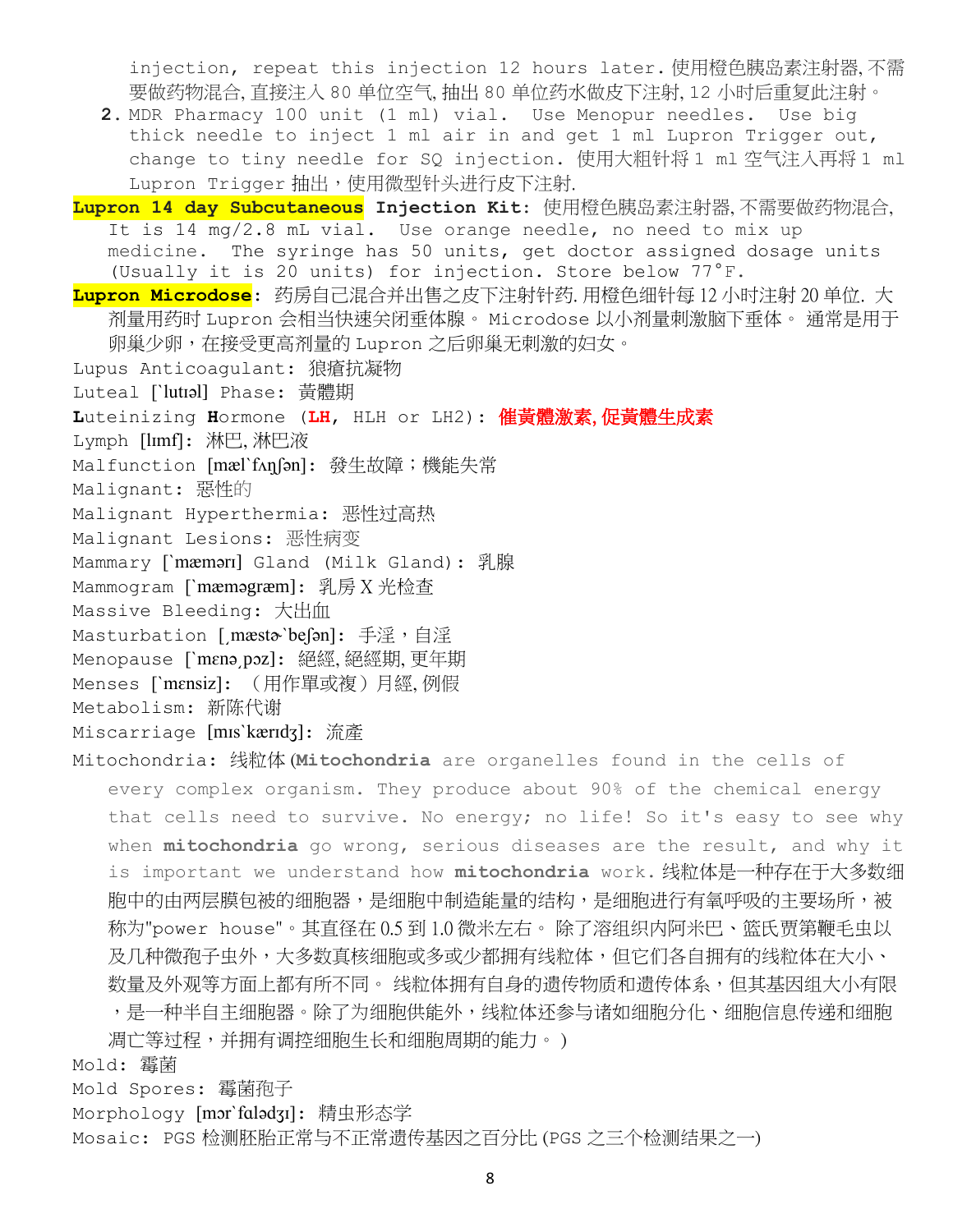Mumps [mʌmps]: 腮腺炎, 耳下腺炎 Muscle: 肌肉 Mycoplasma [͵maɪkoˋplɑzmə]: 支原體, 類菌質體(性病) = Hominis(Mh)人型支原体 Mycoplasma Genitalium: 生殖支原体 Myometrial: 子宫肌层的 Myometrium: 子宫肌层 Necrotic [nɛˋkrɑtɪk] tissue: 坏死的 / 坏疽的组织 Neisseria Gonorrhea [ gɑnə`riə] Culture: 淋病奈瑟球菌(淋球菌)培养 Neurological Disease: 神经疾病 Neuron Specific Enolate: 神经元特异性烯醇化酶 Nephrology [nɪˋfrɑlədʒɪ]: 肾脏病学 Nitrite: 亚硝酸盐 (尿液检验项目之一) Nodules: 结节 **N**on-**P**rogressive Motility (**NP**): 非向前运动之精子 Obesity [oˋbisətɪ]: 过胖, 极胖 **Ob**stetrics [əbˋstɛtrɪks] (**Ob**): 产科 Oestrogen [`ɛstrədʒən] =Estrogen: 雌激素,雌二醇 Oocyte [`oəˌsaɪt] Cryopreservation [`kraɪəˌprɛzə`veʃən]: 卵細胞超低温冷冻保存 Oocyte [ˋoə͵saɪt] Donor (Egg Donor): 卵細胞捐贈者 (or 捐卵者) Ooplasmic: 卵胞质 Osteoporosis: 骨质疏松 Ovarian [o`vɛrɪən] Cyst [sɪst]: 卵巢囊肿 Ovarian Suppression: 卵巢抑制 Ovary [ˋovərɪ]: 卵巢 Ovulate [`ovju let]: 排卵 **O**vulation **I**nduction [ɪnˋdʌkʃən] (**OI**): 誘導排卵 Ovulation Injection: 打排卵針 Ovulation Period: 排卵期 Pancreas [ˋpæŋkrɪəs]: 胰脏 Pap Smear [smɪr]: Pap 氏抹片检查 Parotitis [pærə`taɪtɪs]: 耳下腺炎 Pathogen [ˋpæθədʒən]: 病原体 Pathology [pæ`θɑlədʒɪ] Test: 病理學檢驗 (專門探討疾病[在個體發](https://zh.wikipedia.org/wiki/%E5%80%8B%E9%AB%94)生的起因、發展及變化,以及 整個過程對患者產生的各種影響[。臨床操](https://zh.wikipedia.org/w/index.php?title=%E8%87%A8%E5%BA%8A&action=edit&redlink=1)作利用病理學知識分[析採樣](https://zh.wikipedia.org/wiki/%E9%87%87%E6%A0%B7)[檢體,](https://zh.wikipedia.org/w/index.php?title=%E6%AA%A2%E9%AB%94&action=edit&redlink=1)以輔[助醫師](https://zh.wikipedia.org/wiki/%E9%86%AB%E5%B8%AB)[診斷和](https://zh.wikipedia.org/wiki/%E8%A8%BA%E6%96%B7)[處](https://zh.wikipedia.org/wiki/%E5%A4%84%E6%96%B9) [方。](https://zh.wikipedia.org/wiki/%E5%A4%84%E6%96%B9)) Pelvic [`pɛlvɪk]: 骨盆的,盆腔的 Pelvis [`pɛlvɪs]: 骨盆 Pelvic Adhesion: 盆腔粘连 Pelvic Inflammatory Disease: 盆腔炎 Penicillin: 青霉素, 盘尼西林 Penis [ˋpinɪs]: 阴茎 Periphery: 周边, 周圍, 【解】體表, (神經的) 末梢 Peripheral: 周圍的; 外面的 PGD: 植入前胚胎遺傳診斷 PGS: 植入前胚胎遺傳篩選 pH: 酸鹼值 (<7 酸性的 Acidic, >7 碱性的 Alkaline, =7 [中性的](http://zh.wikipedia.org/wiki/%E4%B8%AD%E6%80%A7) Neutral) Phlebotomy [flɪ`bɑtəmɪ]: 抽血 Phospholipid Antibody: 磷脂抗体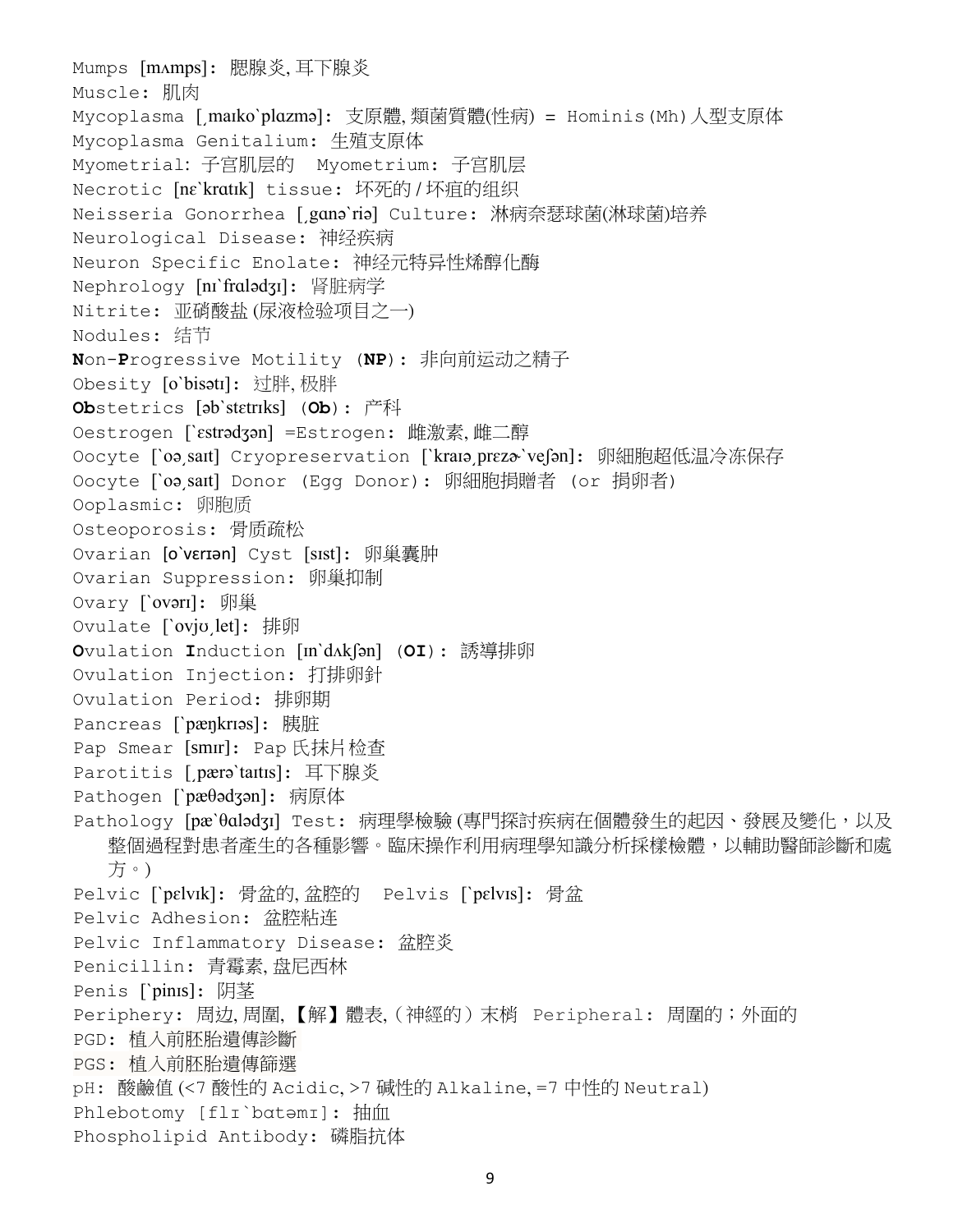```
Physical Examination: 體格检查
Pierce [pɪrs]: 穿孔 (例如在耳朵上穿耳环孔)
Pituitary [pi`tjuə tɛrɪ] Gland: 脑下垂体
Pituitary Prolactin: 垂体泌乳素
Placenta [pləˋsɛntə]: 胎盤
Plasma: 血浆
Plasma Fibrinogen: 血浆纤维蛋白原
Platelet: 血小板
Pneumonia [nju:ˋməunjə]: 肺炎, 肺病
Polycystic Ovarian Syndrome (PCOS): 多囊性卵巢综合症
Polyp [`palip]: 息肉, (黏膜的)凸出腫瘤
Polypectomy: 息肉切除手术
Pompe's Disease 庞贝氏症 = Acid Maltase Deficiency 酸性麦芽糖酶缺乏症
Posterior Uterus: 子宮後位
Postmenopausal: 绝经后
Prealbumin: 前白蛋白
Preconception [prikan`sɛpʃən] Labs: 懷孕前的实验室检验工作及报告
兆子痫又称为产前子痫,属于子痫的前期,指发生于
   高血压、蛋白尿基础上,出现头痛、眼花、恶心、呕吐、上腹不适等症状。子
   是妊高症的特殊表现。中医认为,多因孕妇脏气本就虚弱,加之妊娠
   ,以致精血不足,肝阳偏旺。 在先兆子痫的基础上,如果出现昏迷和抽搐、并发肾功能衰竭、心
   力衰竭、肺水肿、颅内出血、胎盘早期剥离等症状说明子痫的发生。 怀孕期间先兆子痫的发生率
   为 5%~10%,在怀第一胎或与新伴侣的第一个宝宝时,孕妇患先兆子痫的风险就会高一些。此外
   ,有家族病史、年龄在 20 岁以下或 35 岁以上、黑人、怀有多胞胎的孕妇发病的可能性也比较高
   ,怀孕前患有高血压、糖尿病和肾脏疾病的孕妇同样也有比较高的患病风险。)
Pregnyl 10,000 IU (Replace Novarel 5,000 IU) Intramuscular Injection. Use 
   thick needle for mix and use long blue needle for injection.
Preimplantation Genetic Diagnosis (PGD): 胚胎著床前基因診斷
Preimplantation Genetic Screening (PGS): 胚胎著床前基因篩选
Prenatal [priˋnet!] Labs: 胎兒期的实验室检验工作及报告 (Including: ABO/Rh, Ab 
  screen, chemistry, HbA1c, CBC, TSH, Rub, VZV, etc.)
Preterm Delivery: 早產
Procedure [prəˋsidʒɚ]: 小手术
Probiotics: 益生菌
Progesterone [proˋdʒɛstə͵ron] (P4 or PROG): 黃體酮激素, 孕酮 
Progesterone in oil (PIO) injection medicine 油性黄体酮(PIO)注射液: (注射用药,
  室温保存(59° ~ 86°F) , 存放在深色瓶中以避免光线之损坏. 肌肉内注射, 
Progressive Motility [moˋtɪlətɪ] (PR): 向前运动之精子. 精子可以从一个地方游到另一个地方
   (不是只在原地抽搐或兜小圈)
Progynova: 补佳乐药片(戊酸雌二醇药片)
Prolactin (PRL, PROL): 垂体泌乳素, 催(促)泌乳素
Prostate: 前列腺
Protein: 蛋白
Prothrombin Time: 凝血酶原时间
Prothrombin Time Activity: 凝血酶原时间活动度
Puncture: 穿刺
```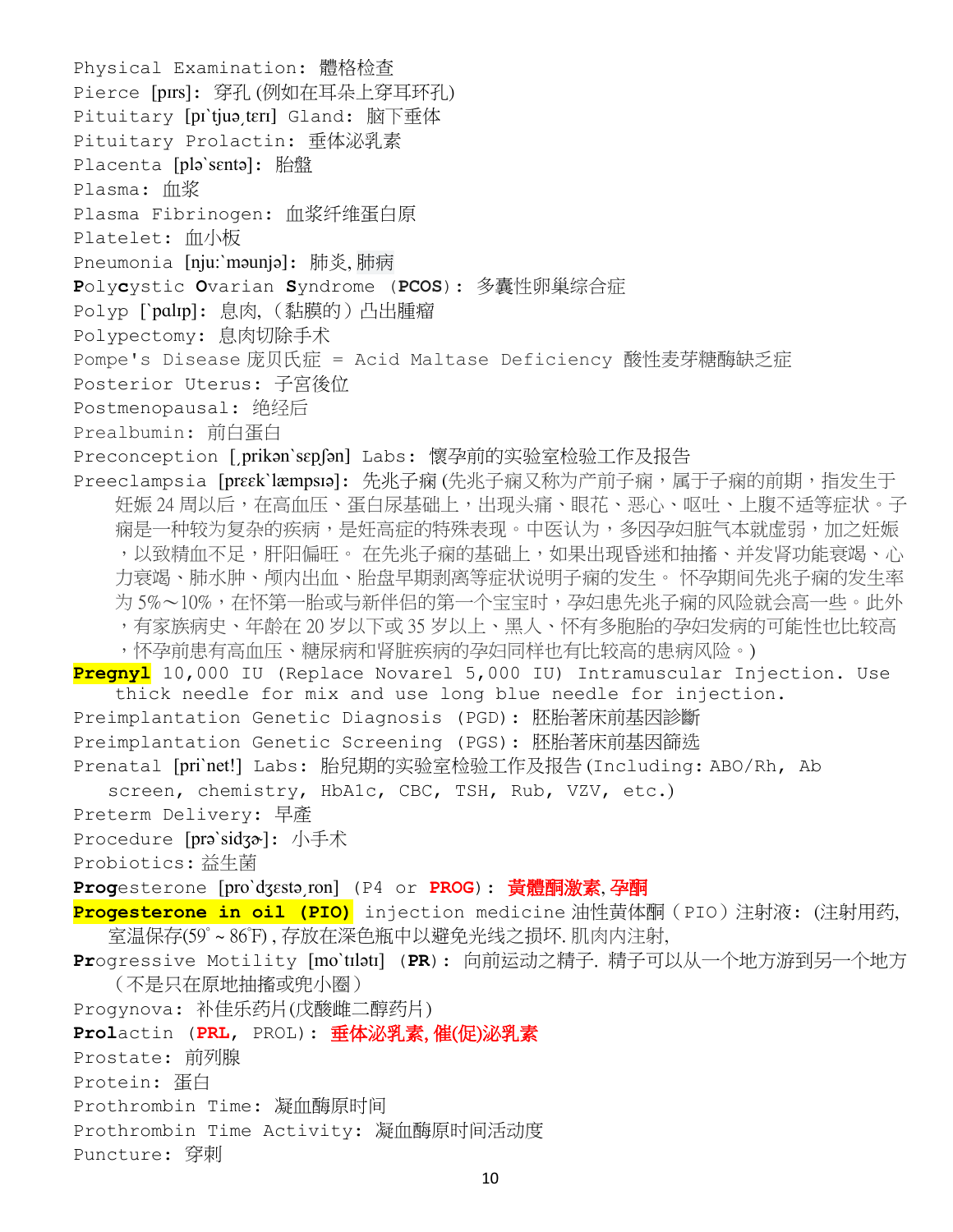Purulent [ˋpjʊrələnt] Secrete: 化脓的脓样的分泌物 Quadruplets: 四胞胎 Rapid Determination of Bacterial Vaginosis: 细菌性阴道病快速检测 **R**apid **P**lasma [ˋplæzəmə] **R**eagin Test (RPR): 快速血浆反应素梅毒试验 **R**ed **B**lood **C**ell, **R**ed **B**lood **C**ount (RBCs): 红血细胞, 紅血球, 紅血球计数 RBC Antibody Screen: 红血细胞抗体筛查 Recombinant Human Follicle-Stimulating Hormone: 重组人促卵泡激素 Recurrent pregnancy loss, Habitual abortion: 反复流产, 习惯性流产 Reproduction: 生殖 r-Glutamyl Transferase: r-谷氨酰转移酶 Rh Factor: 紅血球 Rh 抗原因素 Rheumatoid Factor: 類風濕因子 Rubella [ruˋbɛlə] Virus: 风疹病毒 (德國麻疹) Saline Sonohysterogram: 用鹽水沖洗子宮腔之超音波检查 Saliva Anhydrase: 唾液酸酐酶 Scale: 鳞 Scale Column: 鳞柱 Screen: 筛检 Scrub: 护士制服 Scrub Pants and top: 护士制服之裤子及上身 Secrete [sɪˋkrit], Secretion: 分泌物 Semen [ˋsimən]: 精液 Semen Analysis: 精液分析 Seminal Fructose [ˋfrʌktos]: 精液的精浆果糖 Seminal Plasma Zinc: 精液的精浆锌测定 Seminal Vesicle: 精液的囊泡 Serum [ˋsɪrəm]: 血清 Serum Alkaline Phosphatase: 血清碱性磷酸酶 Serum Creatinine: 血清肌酸酐 Serum Human Chorionic Gonadotropin: 血清人類絨毛膜促性腺激素 Serum **T**otal **B**ile [baɪl] **A**cid (TBA): 空腹血清总胆汁酸. 结果:(1)正常人 TBA 平均  $(4.0\pm3.2)$   $\mu$  mol/L。肝病组 TBA 显著高于正常人和非肝病组 $(P<0.01)$ 。 $(2)$  急性肝炎患者 TBA 平均为 $(167.2 \pm 132.4)$   $\mu$  mol/L,最高达 449.5  $\mu$  mol/L,与其他各组相比差异有显著性 (P<0.01), 表明 TBA 是反映急性肝细胞损伤的敏感指标。 (3) TBA 对肝硬化的敏感性为 85.8%,优于其他肝 功能试验,TBA 是反映肝硬化侧支 循环的有价值的指标。(4)TBA 对慢性轻度肝炎的敏感性仅 为 30.5%,不及 ALT 和总胆红素(TBIL)。(5)TBA 水平与病情轻重有一定关系,但 与 TBIL 不 完全平行,对病情的判断不如 TBIL 有价值。 Sex Hormone: 性激素 Sickle Cell Disease: 镰状细胞病 Skull [skʌl]: 头骨, 头颅 Sleep Spnea: 睡眠呼吸暂停 Small Pox: 天花 Specimen [`spɛsəmən] : 樣品,樣本 Speech impairment: 言语障碍 Sperm: 精子 Sperm Concentration: 精子密度, 浓度(millions/ml)(not Density or Thickness)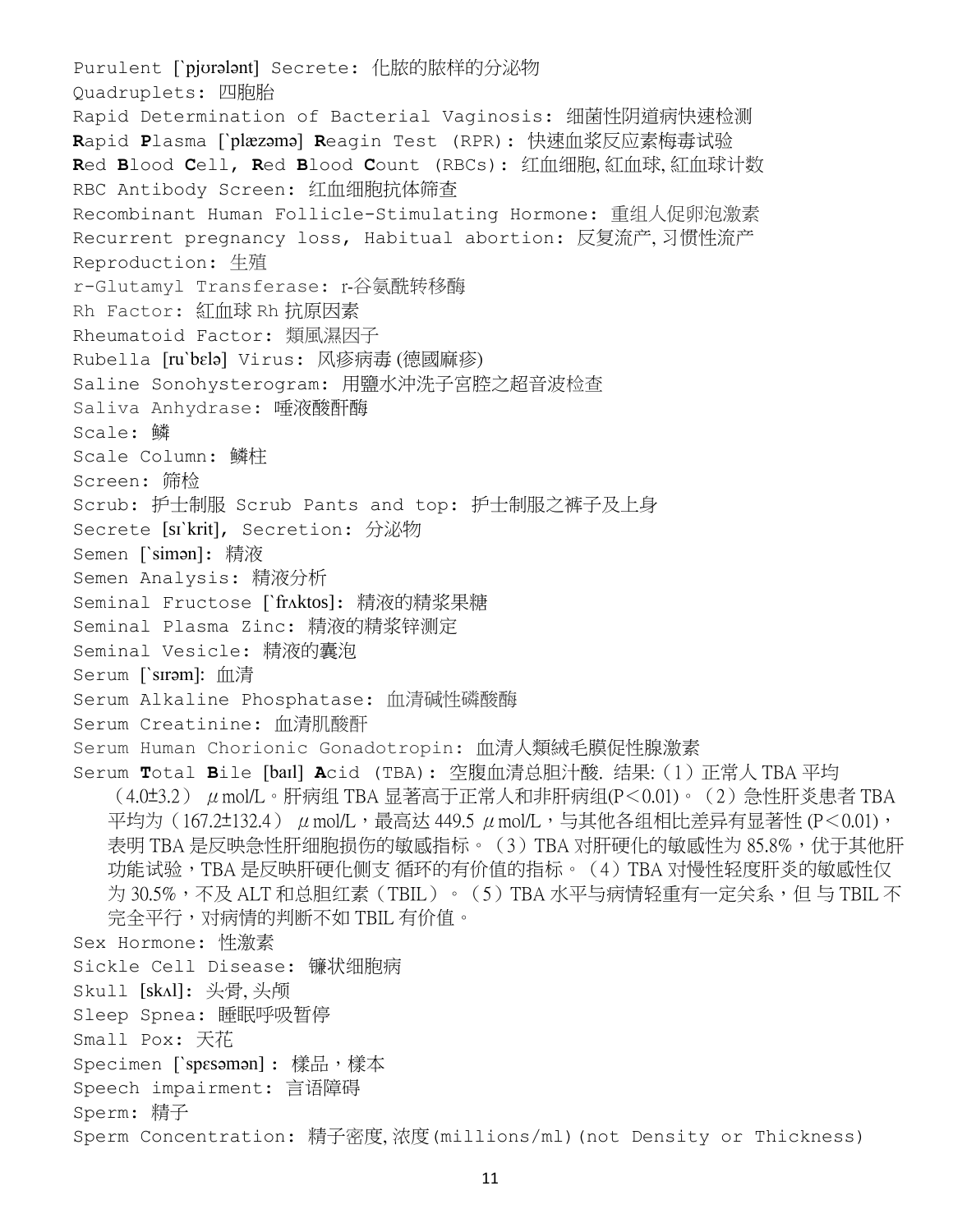Sperm Count: 精子计数 Sperm **D**NA **F**ragmentation **I**ndex (DFI): 精子 DNA 碎片化指数 (≤15%DFI=优秀至好等级的 精子 DNA 完整性; >15 to <25%DFI=好至马马虎虎等级的精子 DNA 完整性; >25 to <50%DFI=马马虎虎至较差的等级的精子 DNA 完整性; ≥50%DFI=较差至很差的等级的精子 DNA 完整性) Sperm Total Motility (PR 向前运动之精子 + NP 非向前运动之精子): 精子总活动力 Spermatic Vein: 精索静脉 Sphenoiditis: 蝶窦炎 Spleen [splin]: 脾脏 Squamous [ˋskweməs] Metaplasia [͵mɛtəˋpleʒə]: 組織的鳞化變形 Squamous Cell Carcinoma Associated Antigen: 鳞状上皮细胞癌相关抗原 Steroid: 类固醇 Subcutaneous [sʌb͵kjuˋtenɪəs] Injection: 皮下注射 Subfertility: 生育能力低下(低生育力;相对不孕症) Suction of Uterus: 吸宫(吸宫术是采用一定型号的吸管,在一定的负压下,将宫腔内容物吸出) Sulfonamides: 磺胺类药物 Suppress: 压制 Surrogacy [ˈsʌrəgəsi] Carrier: 代孕母 Surrogate: 代理者, 代理人 Symptom: 症狀, 徵候 Syphilis [`sɪflɪs]: <mark>梅毒,花柳(性病)---State mandated lab result</mark> (Get test results of Trust and TPPA) Syphilis Serum Specific Antibody: 梅毒血清特异性抗体 Syphilis Toluidine Red: 梅毒甲苯胺红 Tattoo [tæˋtu]: 纹身 **T**win **C**hannel **R**adiometer **A**mplifier(TCRA): 双波道辐射仪放大器 Testicle [`tɛstɪk!]: 睾丸 Testicular Varicocele: 睾丸精索静脉曲张 **Testo**sterone [tɛsˋtɑstə͵ron] (T, TSTO or **TESTO**): 睾丸酮, 睾酮, 雄激素, 睪丸素, 男性荷爾蒙 Total Testosterone: 总睾酮 Free Testosterone: 游离睾酮 Torso: 躯干 Thalassemia [θælə`simɪə]: 地中海贫血 Thaw [θɔ]: (冷冻卵子或冷冻胚胎之)解凍 Thrombin Time: 凝血酶时间 Thyroglobulin Antibody: 甲状腺球蛋白抗体 (TGAb) Thyroid [ˋθaɪrɔɪd] Gland: 甲状腺 Thyroid Microsomal Antibodies: 甲状腺微粒体抗体 Thyroid Screen: 甲状腺筛檢 **T**hyroid **P**er**o**xidase **A**nti**b**ody (TPOAb): 甲狀腺過氧化物酶抗體 **T**hyroid **S**timulating **H**ormone (**TSH**): 催甲状腺激素 (荷尔蒙刺激激素) Thyrotropin: 促甲状腺素 Thyrotropin Receptor Antibody: 促甲状腺激素受体抗体 Thyroxine: 甲状腺素 Timed Intercourse [ˋɪntɚ͵kors]: 指定時間的同床 / 性交 Tissue [ˋtɪʃʊ]: 组织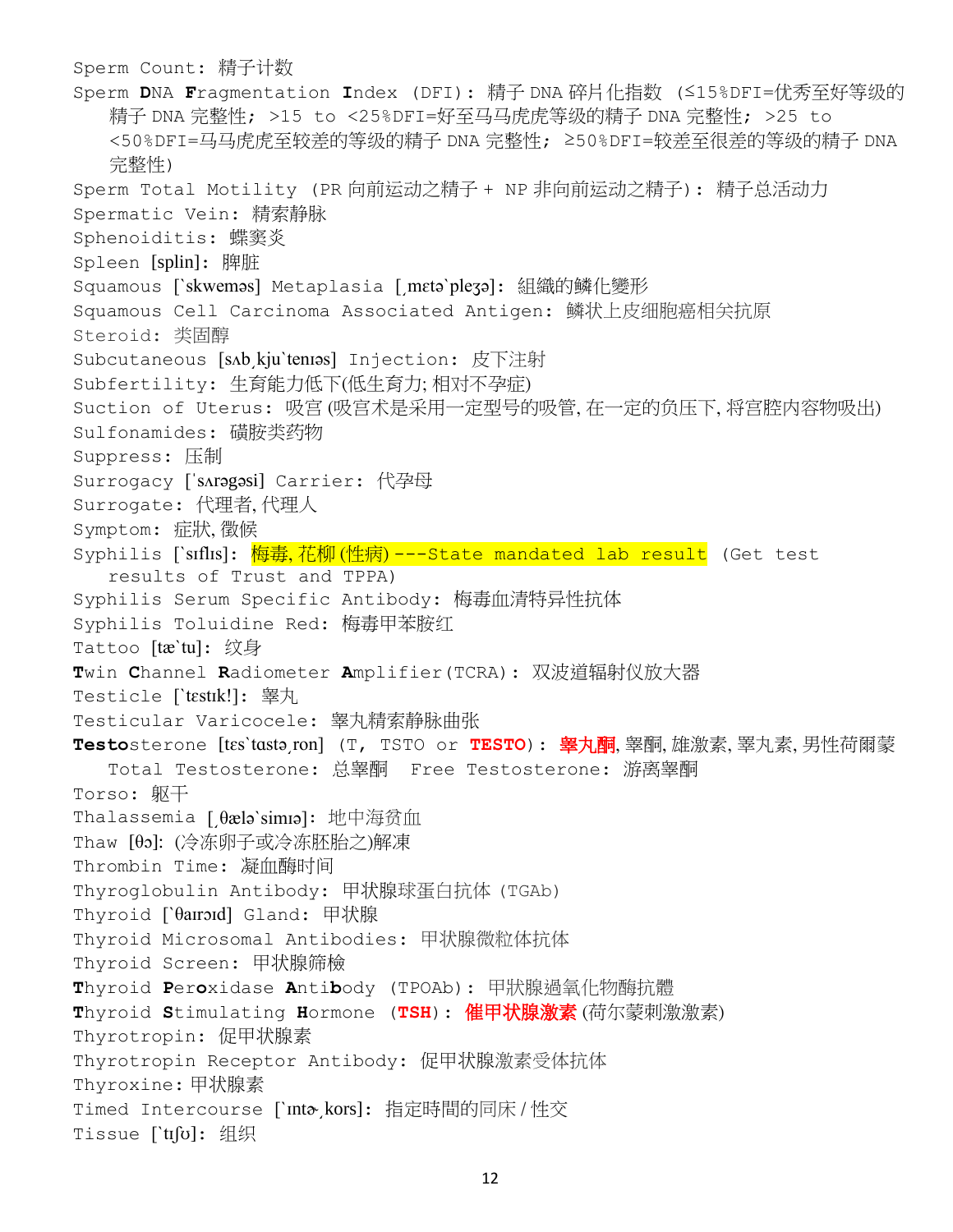```
Tonsils [`tans!]: 扁桃腺 (位于咽喉两侧)
Total Bilirubin: 总胆红素
Total Protein: 总蛋白
Total Triiodothyronine (TT3): 总三碘甲状腺原氨酸
Total Thyroxine (TT4): 总甲状腺素
Toxoplasma Gondii: 弓形虫
Toxoplasma Gondii Antibody (IgM): 弓形虫抗体
Toxoplasmosis IgM Antibody: 弓形体 IgM 抗体
Transplant: 移植
Treponema Pallidum: 梅毒螺旋体
Treponema Pallidum Particle Agglutination Assay (TPPA): 梅毒螺旋体颗粒凝集试验
Treponema Pallidum (Non-Specific) Antibody (TRUST): 梅毒螺旋体(非特异性)抗体
Treponema Pallidum (Specific) Antibody: 梅毒螺旋体(特异性)抗体
Trichomoniasis [trɪkəmə`naɪəsɪs]: 陰道滴蟲病;滴蟲病
Triglycerides: 甘油三酯
Triiodothyronine: 三碘甲状腺原氨酸
Triplets [`triplit]: 三胞胎(常使用复数)
Trophectoderm: 滋養外胚層
Tubal Infection: 输卵管感染
Ulcer: 溃疡 (包括胃潰瘍和十二指腸潰瘍)
Ultrasound: 超音波, B 超 (卵泡必须大于 0.5mm 才算一个卵泡)
Uneven: 不均匀
Urea: 尿素
Urethra [jʊˋriθrə]: 尿道
Uric Acid: 尿酸
Urinalysis: 尿液分析
Urine: 尿
Urine occult [ə`kʌlt] blood: 尿隐血
Urology: 泌尿科
Uterine Adenomyosis: 子宫腺肌症
Uterine Adhesion Separation Surgery: 子宫粘连分离手术
Uterine [`jutərɪn] Cavity [`kævətɪ]: 子宮腔
Uterine Dissection Surgery: 子宮腔剥离手术
Uterine Fibroid: 子宫肌瘤
Uterine Lining [`lamm]: 子宮内膜
Uterine Separation Surgery: 子宫腔分离手术
Uterine Wall: 子宮壁
Uterus: 子宫
Uterus Rectum Fossa: 子宫直肠窝
Ureaplasma Urealyticum (UU): 解脲支原體, 解脲脲原體 = M.Urealyticum
Vaccine ['væksin]: 疫苗
Vagina [vəˋdʒaɪnə]: 陰道
Varicella [ˌværə`sɛlə] Virus: 水痘病毒
Vasectomy [væsˋɛktəmɪ]: 输精管结扎术
Vesicular [və`sɪkjʊla] Mole: 葡萄胎
```